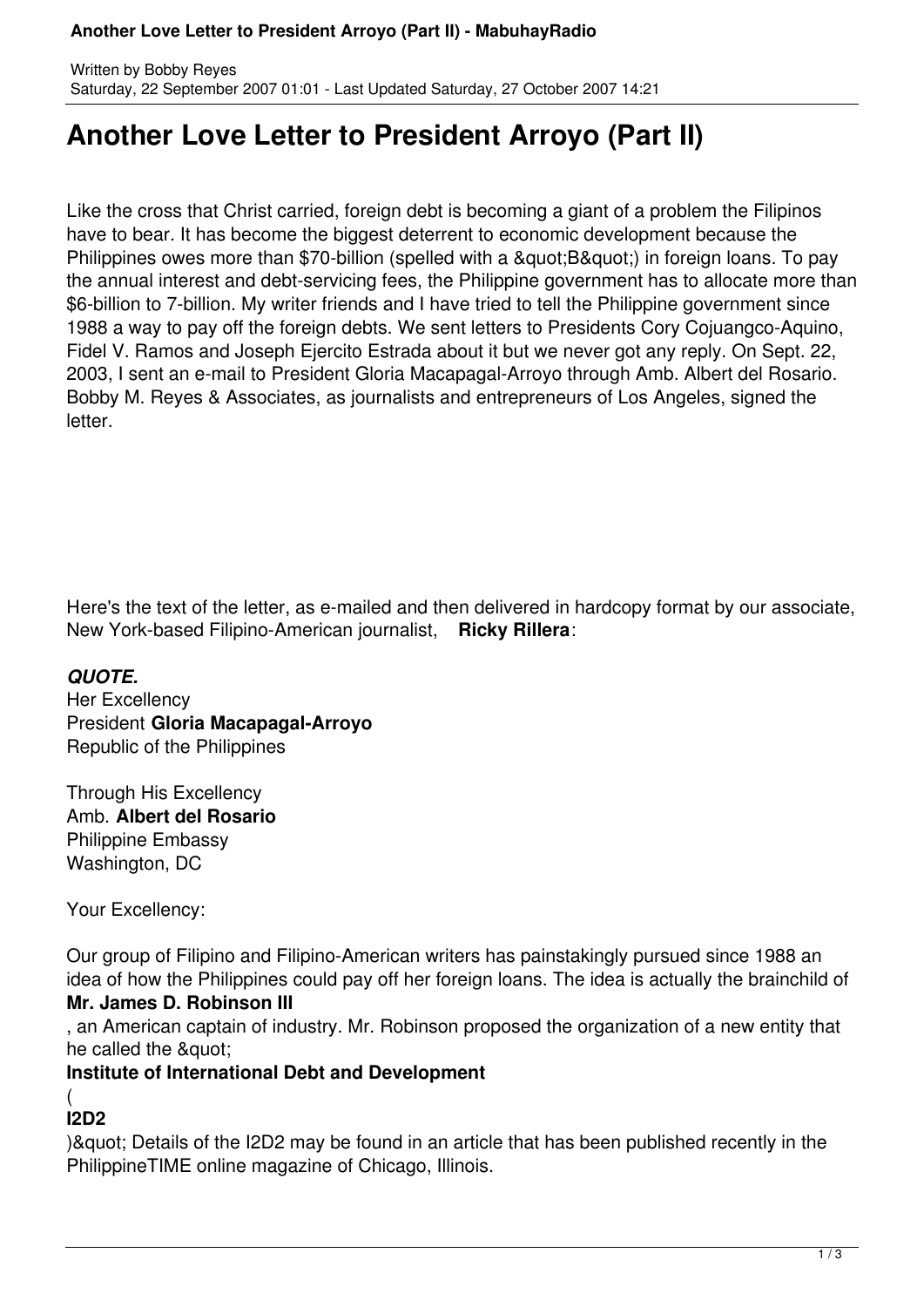#### **Another Love Letter to President Arroyo (Part II) - MabuhayRadio**

Written by Bobby Reyes Saturday, 22 September 2007 01:01 - Last Updated Saturday, 27 October 2007 14:21

After we briefed the **Hon. Sen. Aquilino Q. Pimentel**, Jr., of the I2D2 idea of Mr. Robinson, he suggested that we should not wait until the inauguration of the newly-elected Philippine President on June 30, 2004, to do it. He suggested respectfully that we endorse the idea to Your Excellency, so as to generate the momentum and take advantage of the nine-month period before the inauguration date. After all, Your Excellency has a doctorate in economics and may be in a position to improve Mr. Robinson's idea.

Our New York-based associate, **Ricky Rillera**, who writes for the Filipino Express newspaper of Jersey City, New Jersey, shall submit to Your Excellency, H. E. Ambassador Del Rosario and the Honorable Senator Pimentel a hard copy of this letter and a print out of the said article.

We have also contacted the office of Mr. Robinson and we were assured that he might be willing to listen to a new proposal of making the Philippines as the pilot project for the I2D2 initiative and even basing its headquarters in Manila.

We wish to suggest respectfully that if Your Excellency may decide to give the go-signal to the implementation of the I2D2 proposal that a bipartisan study group be formed to tackle the matter. Perhaps it may be best also to invite the office of Mr. Robinson to join this study group. Our members are also willing to help in any capacity that Your Excellency may ask us to do.

In respect to the proposed lobbying efforts for the I2D2 proposal in the United States, we are happy to report that we have essentially obtained the cooperation of the Pacific Rim Chamber of Commerce and its strategic partners from the federation of more than 80 Hispanic-American chambers of commerce. Many community and business leaders believe that the reason for the attitude of international financial agencies in refusing to support Mr. Robinson's proposed entity is that the I2D2 may render the World Bank and the International Monetary Fund obsolete or even irrelevant.

We thank Your Excellency for the attention and send our highest esteem and deepest appreciation of your favorable action. *UNQUOTE.*

I mentioned in the letter that I am the **Pacific Rim Chamber of Commerce** director for the Philippines, the **AS EAN** and Guam-Micronesia and also the **Federation of Philippine-American Chambers of Commerce** 

executive director for California.

Ricky Rillera was able to print out the letter and the said article. The letter and its attached document were officially dated Sept. 25, 2003. He had the documents bound in a neat package and delivered three copies to the Waldorf-Astoria Hotel, where the Philippine Presidential entourage was booked.

We provided a copy to the Hon. Sen. Aquilino Q. Pimentel, Jr., who was a member of the President Arroyo's party that was to travel to the Vatican and to Parish, France. We sent a copy